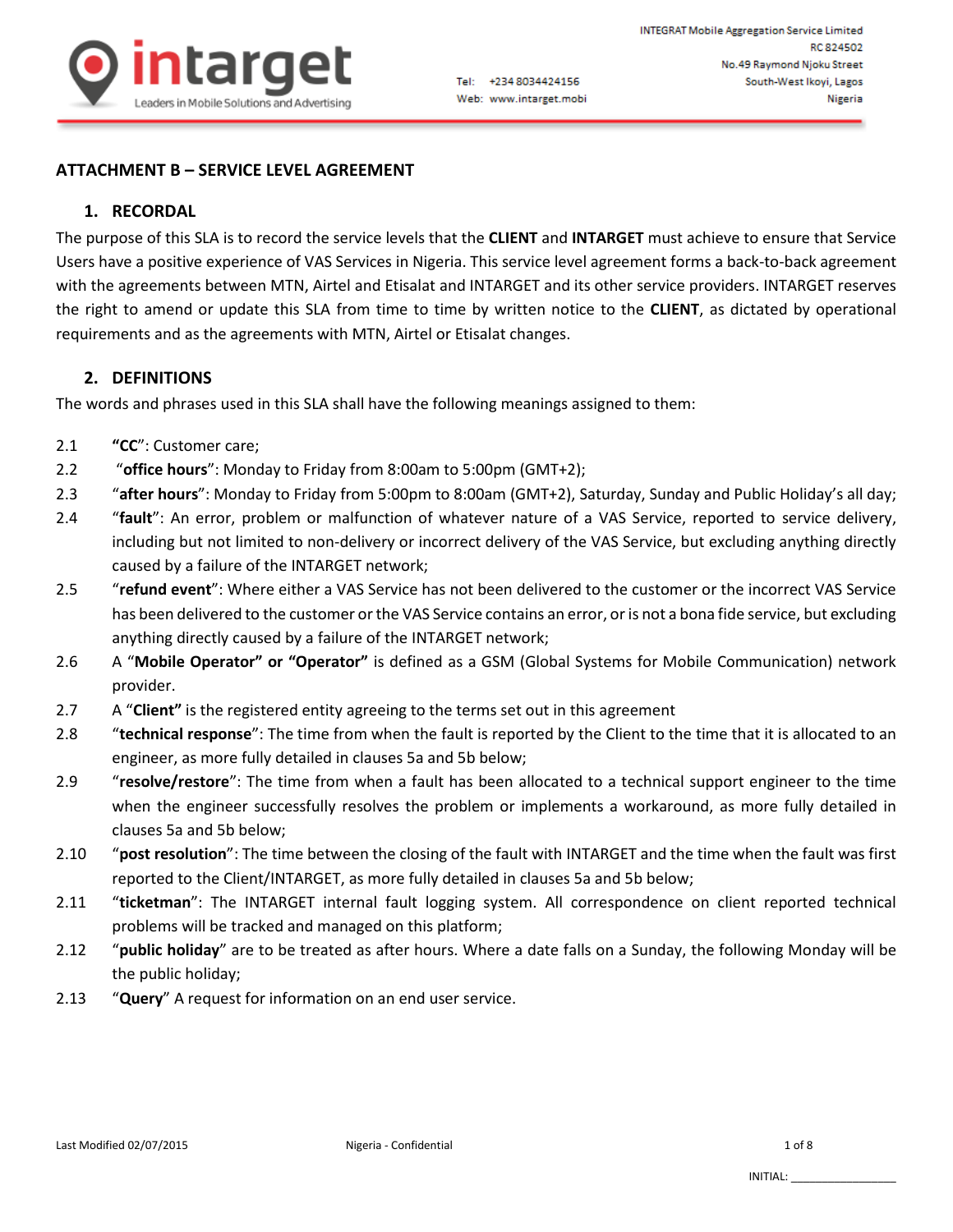

### **3. REPORTING**

### **3.1 Technical Fault Reporting Procedure**

- a) **INTARGET** shall contact the technical contact of the **CLIENT** as per the service agreement via email with details of the technical fault. **INTARGET** shall from time to time publish scheduled downtime notifications on [http://integrat.freshdesk.com/support/home.](http://integrat.freshdesk.com/support/home) The **CLIENT** shall be responsible to access these notifications regularly as only major technical faults and outages are communicated via email.
- b) The **CLIENT** shall contact **INTARGET** for technical fault reporting on:

### Query logging procedure for technical related fault reporting:

At all hours send email to [ticketman@intarget.mobi](mailto:ticketman@intarget.mobi) and provide a detailed description of the configuration of your system, the problem and include what resolution has been attempted from your side already. Also indicate the severity as defined in clause 4. An auto-generated reference number will be returned within 5 minutes.

# *NOTE - When the ticket is logged after hours the returned reference number needs to be escalated to the service delivery cellphone for immediate assistance on +2782 511 7837. If the reference number is not escalated to the cell phone after hours it will only be attended to during the following business hour*.

In the event a reference number is not returned due to possible technical difficulties on the ticketing system the fault has to be logged directly to the cell number.

Reference of the recorded fault must be kept for auditability purposes by both parties at all times:

- Time of email to ticketman
- INTARGET event/reference number
- Time of reference number received via email
- Time of reference number escalated to cell phone
- Client operator name
- INTARGET operator name

For accounting related fault reporting i.e. out of credits contact your Account Manager (NOTE – No credits related issues will be handled through either Techsupport or Customer Care as they have no systems access to deal with this. Running out of credits does NOT constitute a technical problem. If your Account Manager is un-contactable then escalate to the Finance Manager – Tawanda Munyika – tawanda@intarget.mobi

c) The **CLIENT** operator shall in co-operation with **INTARGET** service delivery team and with reference to clause 4 below, accurately determine the Severity Level and **INTARGET** shall provide full details of the fault and the circumstances in which it arose. In the event of a dispute as to the severity level **INTARGET**'s decision shall be final.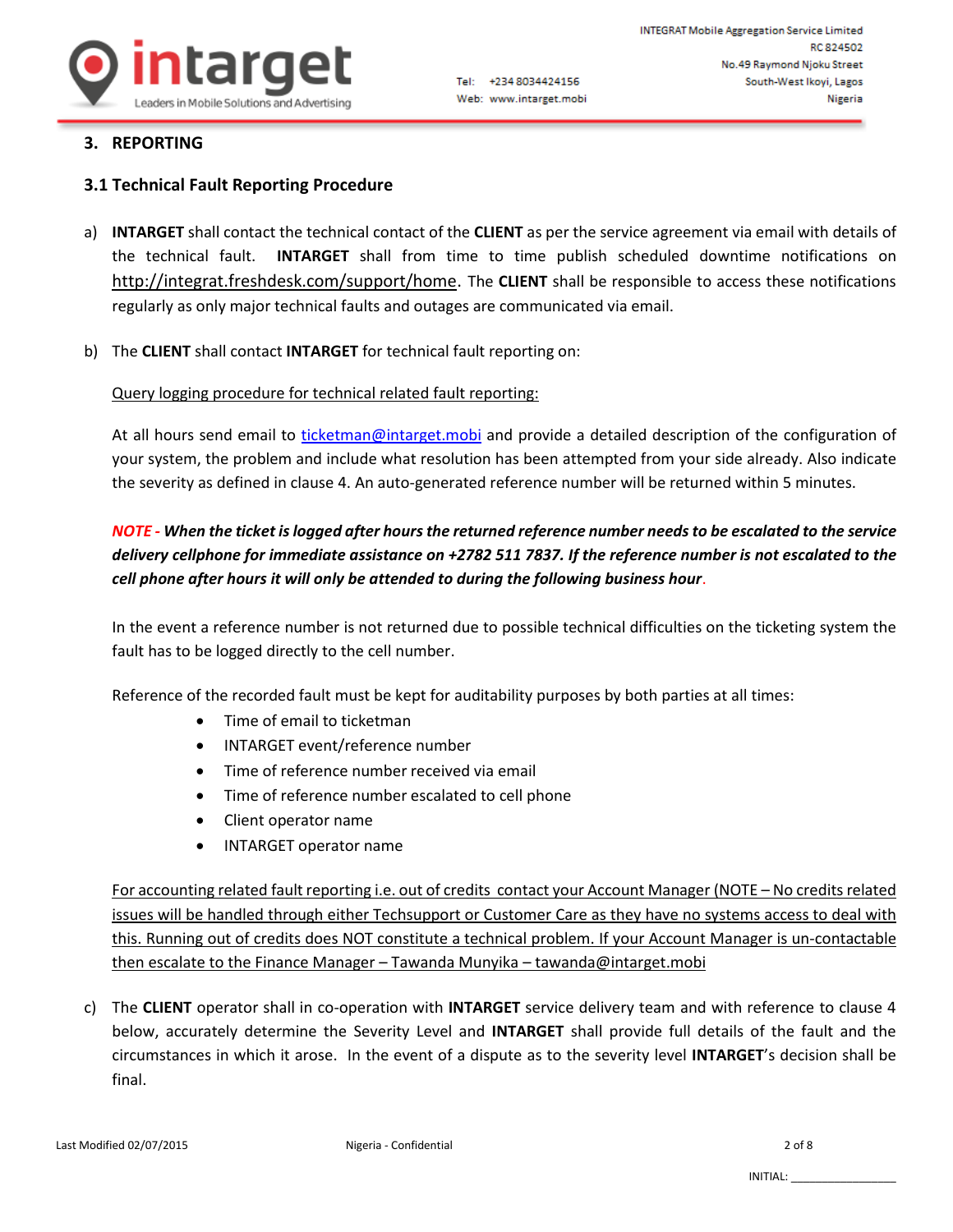

- d) Within the technical response time, the defaulting party shall advise the technical support engineer of the fault, reference number and the relevant contact information.
- e) Once allocated, the defaulting party technical support engineer shall liaise with the other party's contact regarding the fault.
- f) Development support is not provided after hours.

# **3.2 Restoration Procedure**

- a) The defaulting party technical support engineer shall work to resolve the fault in accordance with the restoration times defined within the SLA in Clause 5.
- b) When the fault has been resolved the defaulting party technical support engineer should advise the other party's operator accordingly.

### **3.3 Escalation Procedure**

a) *Level One Escalation* - In the event that the technical support engineer does not complete the Response/Restoration/Resolution in accordance with the chosen Service Level, or if the Service Level is exceeded by more than 50%, then the affected party's operator shall contact the appropriate defaulting party's Service Delivery Manager:

| <b>INTARGET Service Delivery</b><br>Cell phone        | <b>Intarget Technical Support</b><br>+27 (0)82 511 7837 |  |  |
|-------------------------------------------------------|---------------------------------------------------------|--|--|
| And                                                   |                                                         |  |  |
| <b>INTARGET Nigeria Country Manager</b><br>Cell phone | Christopher Ofodile<br>+23 4 8023 357 505               |  |  |
| <b>Client Technical Manager</b><br>Cell phone         |                                                         |  |  |
| And                                                   |                                                         |  |  |
| <b>Client Operational Manager</b><br>Cell phone       |                                                         |  |  |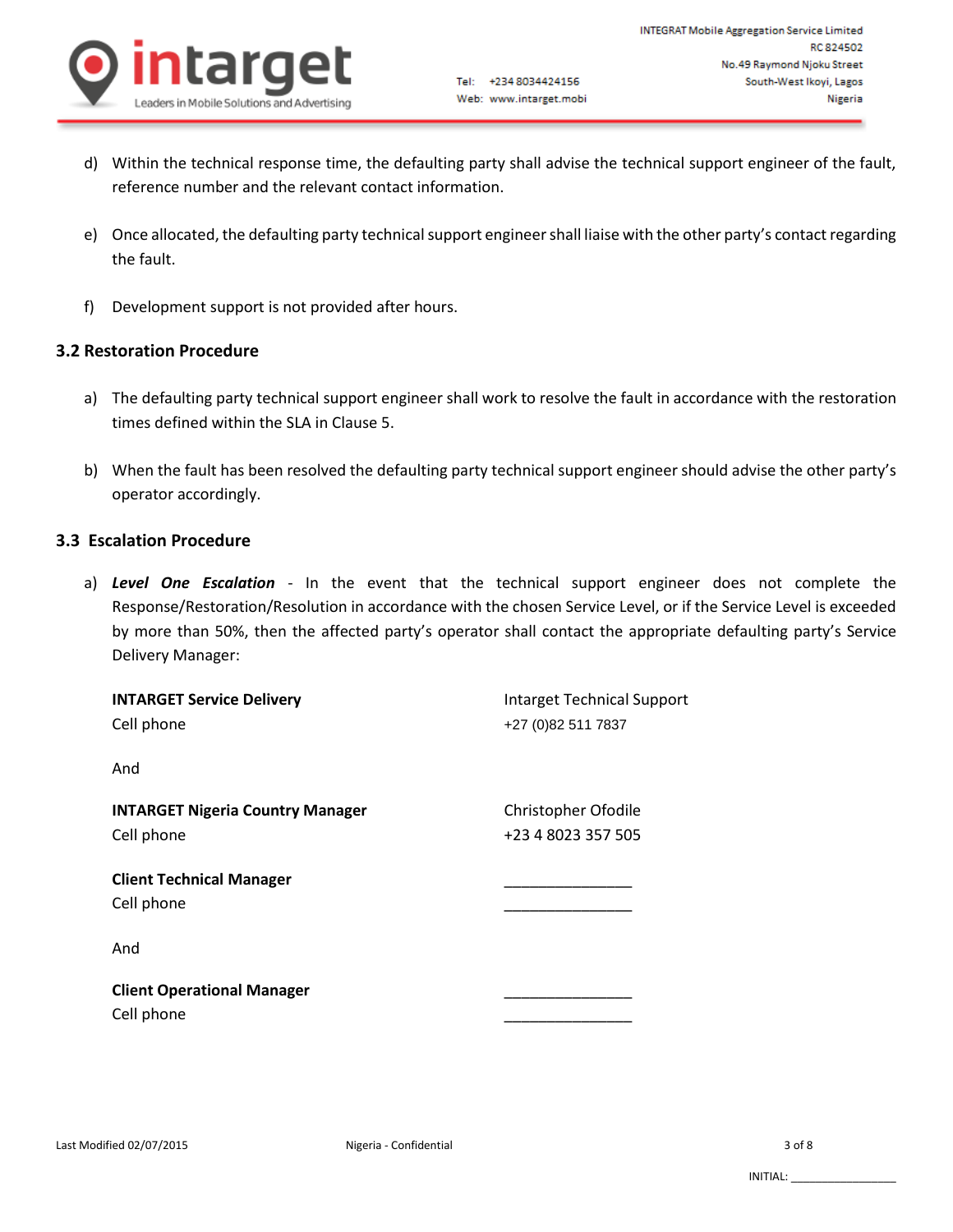

b) *Level Two Escalation* -In the event that the technical support engineer does not complete the Response/Restoration/Resolution in accordance with the chosen Service Level, or if the Service Level is exceeded by more than 100%, then the affected party's operator shall contact the appropriate defaulting party's Business/Operations Executive notifying such person of the defaulting party's failure to adhere to the SLA.

Tel: +234 8034424156

Web: www.intarget.mobi

| <b>INTARGET Business/Technical Director:</b>                | <b>Marius Du Plessis</b> |
|-------------------------------------------------------------|--------------------------|
| Cell phone:                                                 | +27 (0) 74 485 6025      |
| <b>Client Business/Operations Executive:</b><br>Cell phone: |                          |

### **4. FAULT SEVERITY LEVEL**

#### **Severity 1 (Critical)**

Complete Application Failure - An entire live Platform or application has failed e.g. No Service and /or no content

#### **Severity 2 (Major)**

Service seriously affected - The situation is affecting the service and/or causing major disruptions on INTARGET systems and/or irritation to subscribers, e.g. multiple SMS and/or late SMS

#### **Severity 3 (Minor)**

Service not functioning properly - It includes incorrect operation of minor functionality, cosmetic errors or components that are infrequently used and problems, which can feasibly be worked around.

#### **5. SUPPORT SERVICE LEVELS**

#### **The following levels of support will apply.**

The below tables apply to **CLIENT** reported Higate faults or **INTARGET** reported **CLIENT** faults. In cases where faults are a direct consequence of the network operators then their service levels will apply which could be longer than the recommended below:

*Office hours* - Monday to Friday from 8:00am to 17:00pm (GMT+2);

| <b>Severity</b> | <b>Response</b> | <b>Resolve</b> | <b>Resolution</b> |
|-----------------|-----------------|----------------|-------------------|
| Severity - 1    | 2 Hour          | 4 Hours        | 8 Hours           |
| Severity - 2    | 2 Hour          | 6 Hours        | 16 Hours          |
| Severity - 3    | 4 Hours         | 8 Hours        | 24 ours           |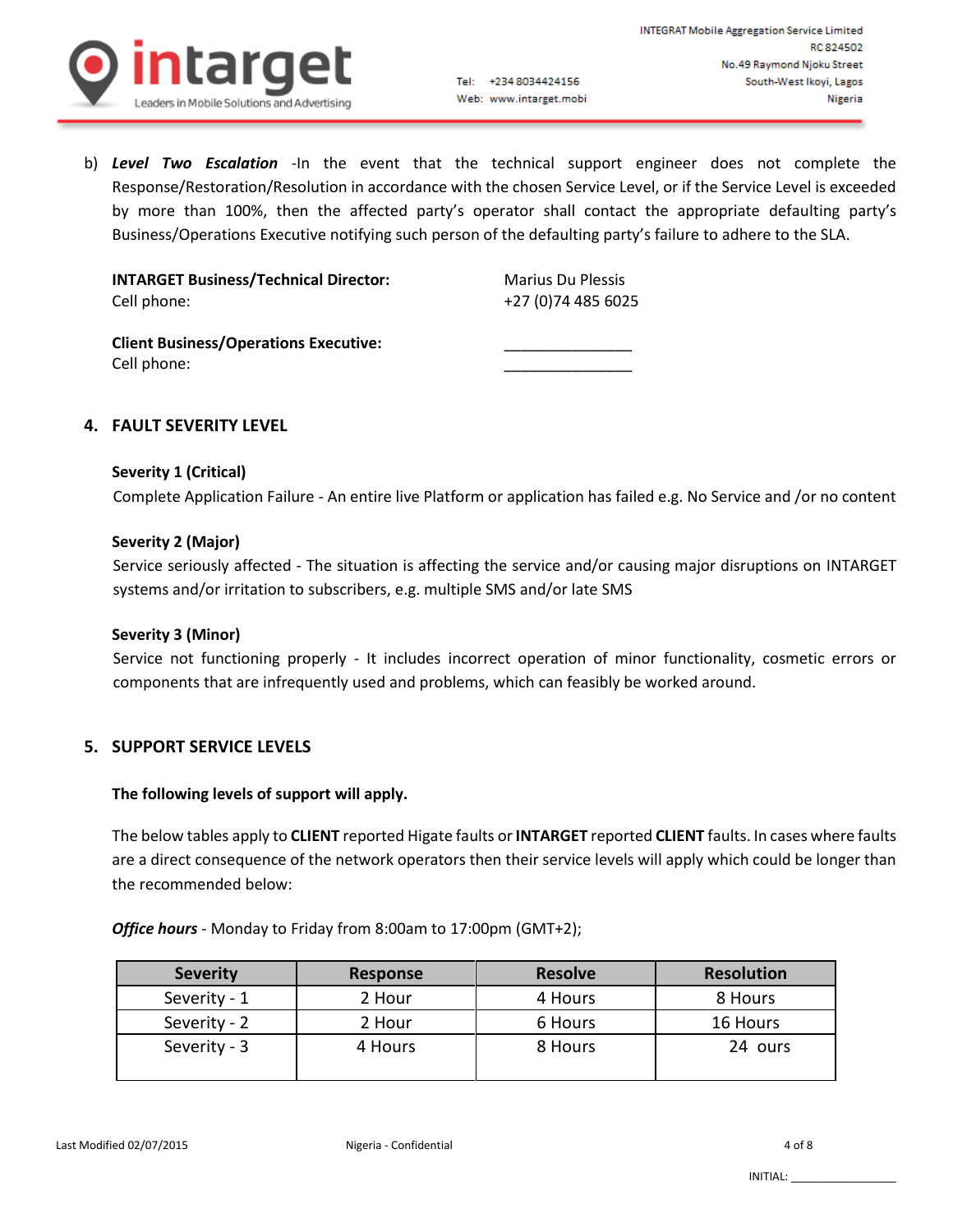

*After hours* - Monday to Friday from 17:00pm to 8:00am (GMT+2), Saturday, Sunday and Public Holiday's all day

Tel: +234 8034424156

Web: www.intarget.mobi

| <b>Severity</b> | Response | <b>Resolve</b> | <b>Resolution</b> |
|-----------------|----------|----------------|-------------------|
| Severity - 1    | 2 Hours  | 6 Hours        | 8 Hours           |
| Severity - 2    | 4 Hours  | 12 Hours       | 16 Hours          |
| Severity - 3    | 6 Hours  | 18 Hours       | 24 Hours          |

- a. Should the same fault, after having been reported under this SLA by **INTARGET** to the **CLIENT**, occur more than 3 (three) times post resolution of such fault within a 48-hour period, then **INTARGET** shall have the right to disable the VAS service and re-enable the VAS service when the **CLIENT** has rectified the fault to **INTARGET**'s satisfaction.
- b. The Technical Support Services referred to herein shall be supplied on a 24 hours per day, 7 days a week and 365 days a year basis.
- c. Should a **CLIENT** service affect any of the other **CLIENT**S's services, in any way, the **CLIENT** will be disabled until such time the error was rectified and the problem resolved.

### **6. PERFORMANCE MONITORING AND PROACTIVE MAINTENANCE**

Within 5 (five) business days of receipt of a written request by **INTARGET**, the **CLIENT** shall, subject to the **CLIENTS** security requirements, provide access to:

- statistics as to the usage of the service, including but not limited to volumes and usage;
- performance monitoring;
- trend analysis;
- configuration management.

The **CLIENT** by default will have access to the Statistics and information on its **INTARGET** account at [www.ng.Higate.co.za](http://www.ng.higate.co.za/) Username and password is supplied by account manager.

# **7. RESPONSIBILITIES OF THE PARTIES**

### **7.1 CLIENT Responsibilities**

The VAS service's that are developed and supported by the **CLIENT** operate on the Higate servers that is owned and maintained by **INTARGET**. The **CLIENT** is responsible for: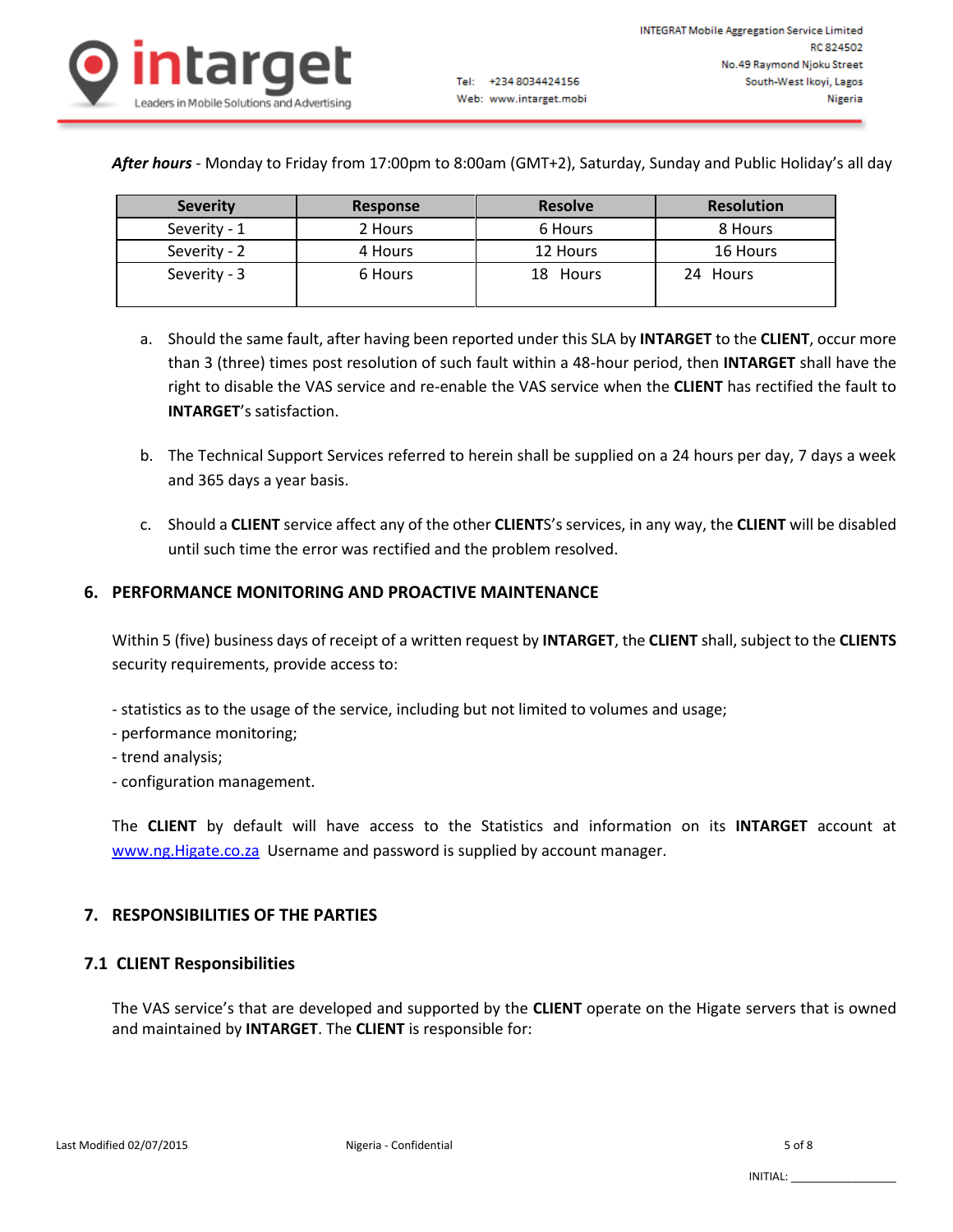

- maintaining, supporting and restoring its VAS services as per the service levels in this SLA and/or as per any business rules pertaining to any bearer, access specification or interface specification as defined in the agreement and as issued from **INTARGET** to the **CLIENT** from time to time;
- relevant supporting material for the VAS service such as log file extracts, crash dumps, configuration files and problem reports;
- bug fixing of a VAS service;
- investigating and resolving queries and faults reported to it either by **INTARGET** or a Service User;
- installation of software updates on its VAS services;
- consulting to ensure that the necessary hardware and network are installed to support its VAS services;
- consulting with **INTARGET** on the launch of an application from an engineering and billing perspective;
- ensuring that the application is available for testing to ensure compliance with product, technical, regulatory and billing specifications;
- maintaining the service and ensuring that it is operational 24 hours a day and 365 days a year;
- conforming to **INTARGET's** Connect documentation, specifications and interfaces;
- where requested, train Service Delivery Centre in order that platforms/applications may be monitored 24 hours per day, 365 days per year;
- where requested, supply **INTARGET** with all the relevant documentation and training needed to monitor the application;
- where requested, provide a trace tool that will store transaction data records per MSISDN;
- Application monitoring must be done as a preventative measure to ensure maximum uptime.
- Provide **INTARGET** CC with all necessary documentation related to products and services and also populate the INTARGET information portal for consumer support;
- Provide **INTARGET** CC with any requested logs or adverts in order to execute a service query within 24 hours of the request.
- In instances where regulators or Operators request any service information due to non-compliance immediate or emergency action may be required.
- Failure to comply with SLA will result in suspension of services.
- In instances where a regulator or Operator request suspension of services due to compliance violations clients may be requested to suspend service immediately.

# **7.2 INTARGET Responsibilities**

**INTARGET** is responsible for the Higate Platforms, the service platforms and live implementation of the VAS Services.

### **INTARGET shall**

- ensure that **INTARGET's** customer care (CC):
	- is notified of all VAS Services as per the services launch form;
	- accepts Operator queries and End user calls regarding VAS Services;
	- reports any VAS Service faults to the **CLIENT** within 24 business hours;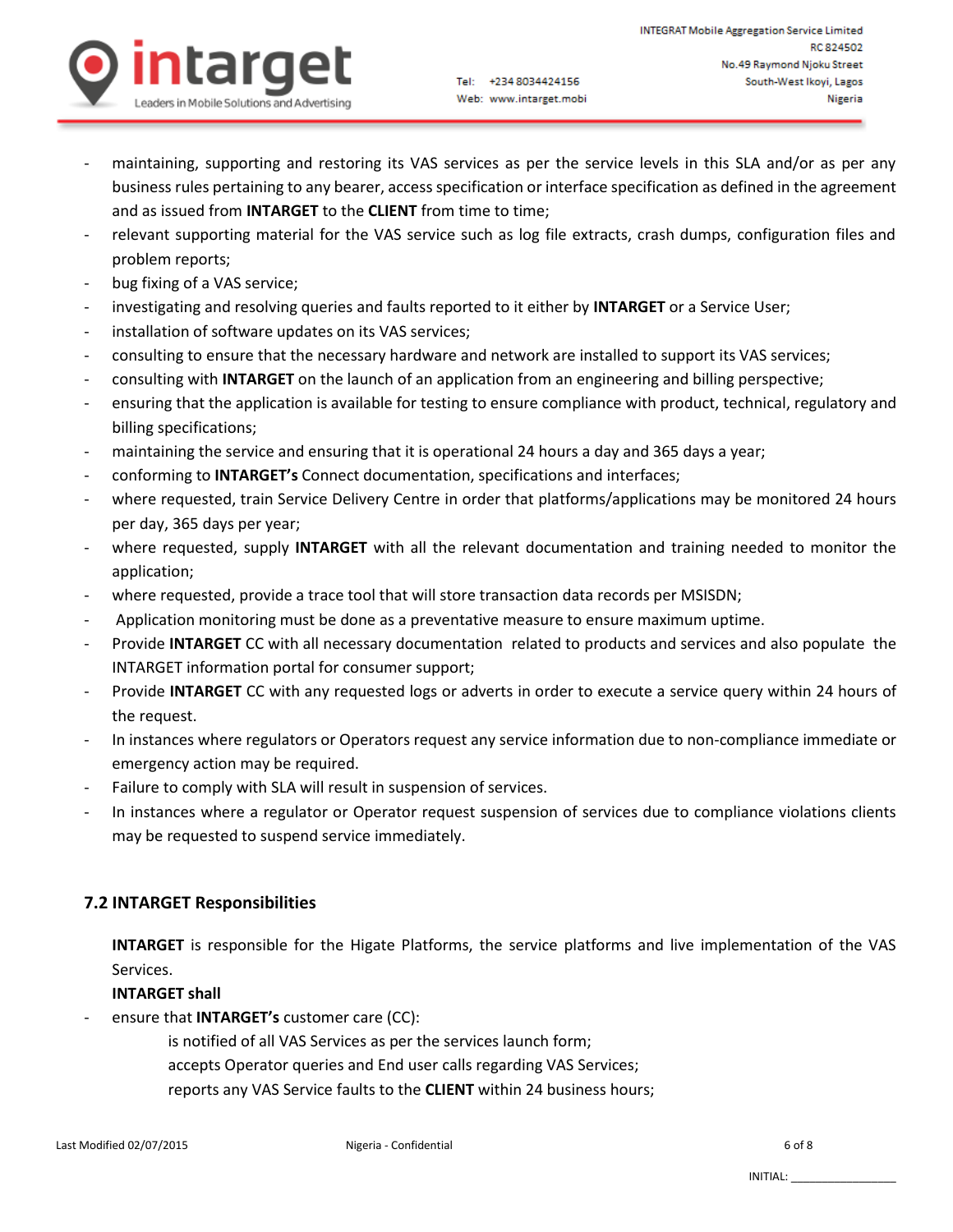

- where applicable, ensure that the **INTARGET** system monitoring staff (Service Delivery) are sufficiently trained to provide first line monitoring and operator support including afterhours support;
- provide the **CLIENT** with the necessary documentation on any new equipment or software that it is required to operate services on as well as the applicable billing specifications and requirements;
- use its best efforts to ensure that all the network requirements are implemented so that the VAS Services can function correctly;
- use its best efforts to ensure that the network is always available.
- Assist with testing of new services up to a maximum of 1 hour.

# **8. CUSTOMER CARE**

End user consumer related queries (B2C) are handled during business hours only. (NOTE - No technical queries (B2B) will be handled through customer care):

| Dedicated Customer Care Nr    |                       |
|-------------------------------|-----------------------|
| Dedicated Support email       |                       |
| Οr                            |                       |
| <b>INTARGET Customer Care</b> | +27 (0)11 062 1402    |
| <b>INTARGET Support Email</b> | support@intarget.mobi |

In the event that a **CLIENT** should manage their own query logging procedure for customer care, a minimum service availability of 08h00 to 17h00 on business days should be delivered and in accordance with the operator customer care service level agreement and the WASPA code of conduct.

# **9. REFUNDS**

Should an end user / service User request a refund for a VAS Service because of a failure to deliver the service to the end user or for any refund qualification measure as per the **INTARGET** CC policy, then INTARGET shall process such refund on behalf of the **CLIENT**. Goodwill refunds of below NGN 1000 will also be processed by **INTARGET** without explicit authorization from the **CLIENT**. The full retail amount shall always be refunded to the end user. **INTARGET** shall invoice the **CLIENT** the full refund amount plus a minimum one hour of the prevailing project management fee (as per Attachment A to the Service Agreement) and an additional hour per 10 service refunds processed thereafter, irrespective of the value of the refunds. Should the **CLIENT** subsequently establish, to **INTARGET**'s satisfaction, that in fact the Refund event did occur, or the **CLIENT** gave permission to be billed, and then **INTARGET** shall credit the **CLIENTS**'s account with such amounts provided the end user has consented to being re-debited for the amount, or is legally bound to accept the charges.